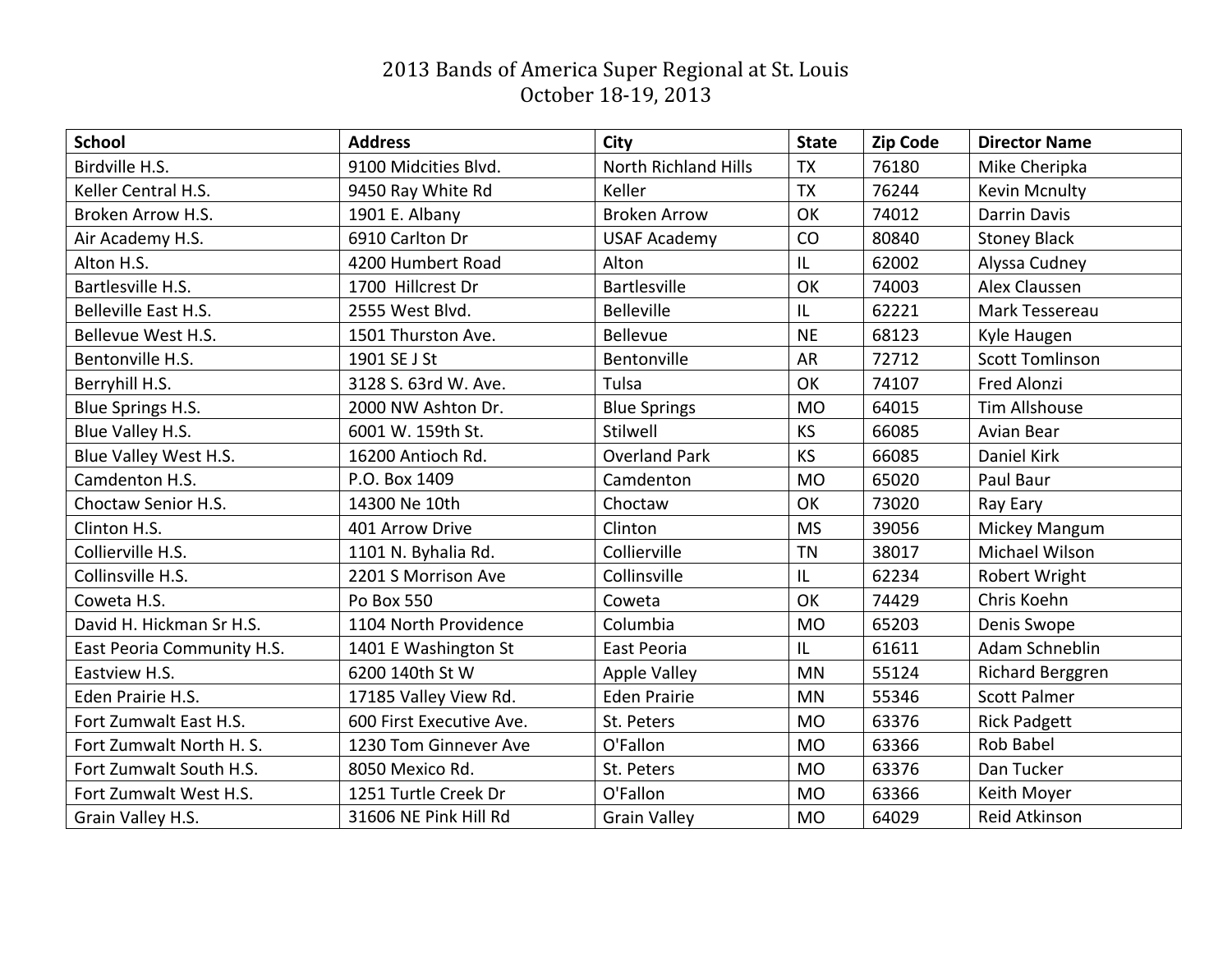## 2013 Bands of America Super Regional at St. Louis October 18-19, 2013

| Illinois Valley Central H.S. | 1300 West Sycamore Street | Chillicothe             | IL        | 61523 | Matt Chapman            |
|------------------------------|---------------------------|-------------------------|-----------|-------|-------------------------|
| Irondale H.S.                | 2425 Long Lake Rd.        | New Brighton            | <b>MN</b> | 55112 | <b>Bill Sucha</b>       |
| Jenks H.S.                   | 205 East B St.            | Jenks                   | OK        | 74037 | <b>Scott Hillock</b>    |
| Kickapoo H.S.                | 3710 S. Jefferson Ave.    | Springfield             | <b>MO</b> | 65807 | <b>Troy Peterson</b>    |
| Lafayette H.S.               | 17050 Clayton Road        | Wildwood                | <b>MO</b> | 63021 | <b>Brad Balog</b>       |
| Legacy H.S.                  | 2701 W. 136th Avenue      | <b>Broomfield</b>       | CO        | 80020 | J. Clayton Stansberry   |
| Liberty H.S.                 | 8720 Scarborough Dr       | <b>Colorado Springs</b> | CO        | 80920 | <b>Genice Matzke</b>    |
| Limestone Community H.S.     | 4201 S. Airport Rd.       | Bartonville             | L         | 61607 | Andrew Empey            |
| Lindbergh H.S.               | 5000 S. Lindbergh         | St. Louis               | <b>MO</b> | 63126 | David Wyss              |
| Mahomet-Seymour H.S.         | 302 West State Street     | Mahomet                 | IL        | 61853 | <b>Michael Stevens</b>  |
| Marian Catholic H.S.         | 700 Ashland Ave           | Chicago Heights         | L         | 60411 | Greg Bimm               |
| Marshall County H.S.         | 416 High School Rd        | Benton                  | KY        | 42025 | Ronnie Payton           |
| Marshall H.S.                | 400 Tiger Drive           | Marshall                | <b>MN</b> | 56258 | Wayne Ivers             |
| Morton H.S.                  | 350 N. Illinois Ave.      | Morton                  | IL        | 61550 | Jeff Neavor             |
| Mountain Home Senior H.S.    | <b>Bomber Blvd</b>        | <b>Mountain Home</b>    | <b>AR</b> | 72653 | Tom Chentnik            |
| Naperville North H.S.        | 899 N. Mill Street        | Naperville              | L         | 60563 | Dan Moore               |
| Neosho H.S.                  | 511 Neosho Blvd           | Neosho                  | <b>MO</b> | 64850 | Ryan Lovell             |
| Nixa H.S.                    | 205 North St              | <b>Nixa</b>             | <b>MO</b> | 65714 | <b>Craig Finger</b>     |
| Normal West H.S.             | 501 N. Parkside Rd.       | Normal                  | IL        | 61761 | Lisa Preston            |
| O'Fallon Township H.S.       | 600 S. Smiley             | O'Fallon                | L         | 62269 | Melissa Gustafson-hinds |
| Odessa H.S.                  | 713 S. Third St.          | Odessa                  | <b>MO</b> | 64076 | Jeremy Meyer            |
| Owasso H.S.                  | 12901 E. 86 St. N.        | Owasso                  | OK        | 74055 | David Gorham            |
| Parkway Central H.S.         | 369 N. Woods Mill Rd      | Chesterfield            | <b>MO</b> | 63017 | Doug Hoover             |
| Parkway South H.S.           | 801 Hanna Rd.             | Manchester              | <b>MO</b> | 63021 | <b>Chris Becker</b>     |
| Pearl H.S.                   | 500 Pirate Cove           | Pearl                   | <b>MS</b> | 39208 | Matt Rowan              |
| Prospect H.S.                | 801 W Kensington          | Mt. Prospect            | IL        | 60056 | Chris Barnum            |
| Rock Bridge H.S.             | 4303 S. Providence Rd.    | Columbia                | <b>MO</b> | 65203 | <b>Steve Mathews</b>    |
| Rock Island H.S.             | 1400 25th Ave.            | <b>Rock Island</b>      | IL        | 61201 | Peter Carlin            |
| Rockwood Summit H.S.         | 1780 Hawkins Road         | Fenton                  | <b>MO</b> | 63026 | Joe Padawan             |